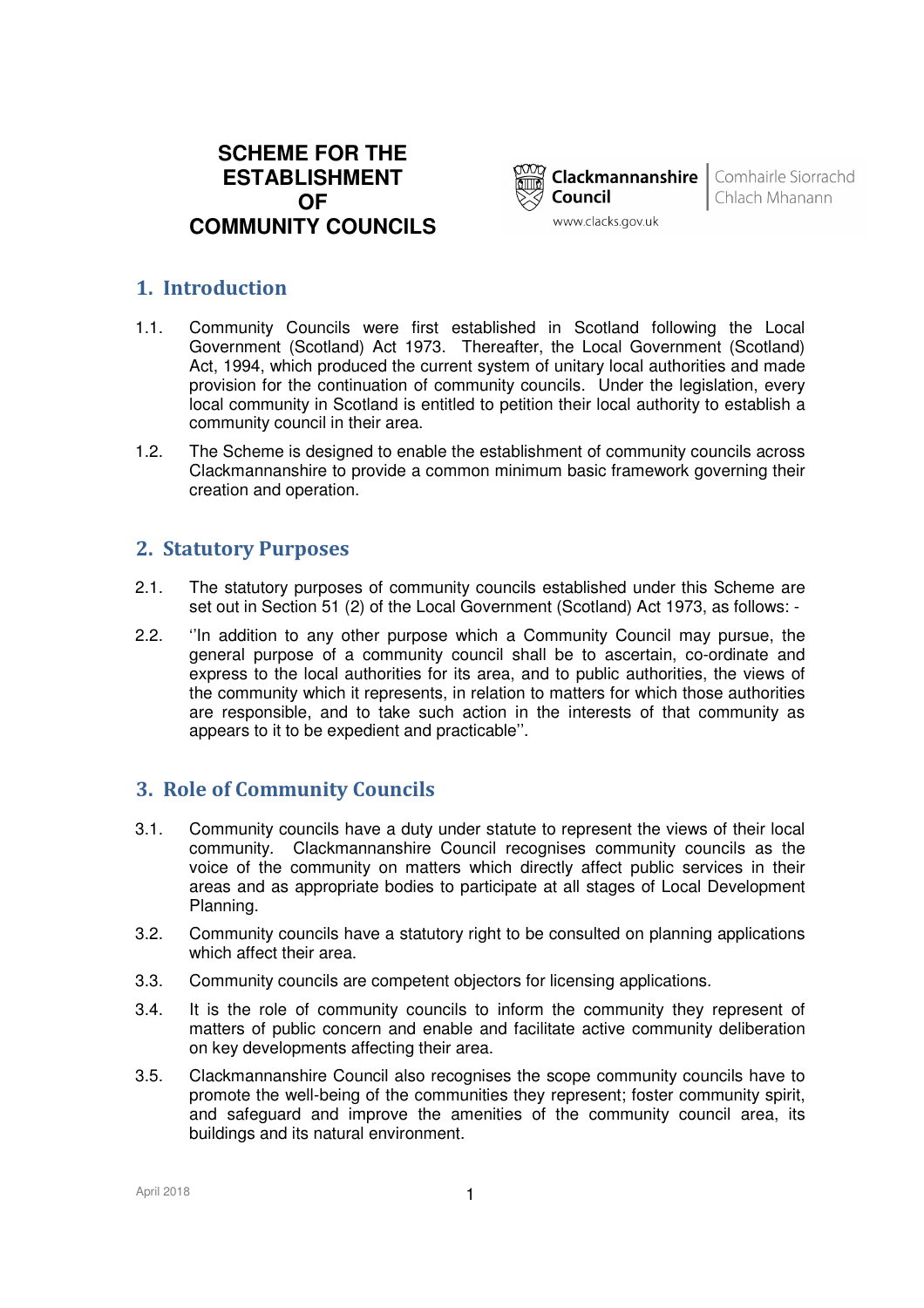# **4. Boundaries and Membership**

- 4.1. The boundaries for community council areas and names of the community council areas are as outlined below and shown in this map which annexes this Scheme.
- 4.2. There shall be minimum and maximum membership numbers of community councillors. Only members who were elected at a regular, or interim election count for minimum membership to operate. In addition, there shall be a minimum number of nominations required at a regular election and below which a community council may not establish. These are listed below.

| <b>Community Council</b>                      | <b>Membership</b><br>maximum | <b>Minimum</b><br>membership to<br>operate | <b>Minimum</b><br>nominations at<br>a regular<br>election | <b>Population</b><br>est |
|-----------------------------------------------|------------------------------|--------------------------------------------|-----------------------------------------------------------|--------------------------|
| Alloa                                         | 16 members                   | 8 members                                  | 9 nominations                                             | 14085                    |
| Alva                                          | 14 members                   | 7 members                                  | 8 nominations                                             | 4824                     |
| Clackmannan                                   | 14 members                   | 7 members                                  | 8 nominations                                             | 3716                     |
| Dollar                                        | 14 members                   | 7 members                                  | 8 nominations                                             | 3084                     |
| Menstrie                                      | 14 members                   | 7 members                                  | 8 nominations                                             | 2826                     |
| <b>Muckhart</b>                               | 12 members                   | 6 members                                  | 7 nominations                                             | 534                      |
| Sauchie & Fishcross                           | 14 members                   | 7 members                                  | 8 nominations                                             | 6425                     |
| Tillicoultry<br>Coalsnaughton, &<br>Devonside | 14 members                   | 7 members                                  | 8 nominations                                             | 5931                     |
| Tullibody, Cambus, &<br>Glenochil             | 14 members                   | 7 members                                  | 8 nominations                                             | 9345                     |

# **5. Eligibility**

- 5.1. To qualify for nomination and election to a community council, and membership, a candidate must:
	- Reside in the community council area for which membership is sought and,
		- be aged 18 or over and included on the current electoral register for the Community Council Area, or
		- be aged 16 or over and included in the roll of 16-18 year olds held by the Returning Officer
	- Not be, or within the last 5 years have been, declared bankrupt, convicted of any offence of which the sentence was anything other than a fine
	- Not be a Clackmannanshire Council elected member, an MP, an MEP or an MSP.
	- Not to have been refused permission or had permission withdrawn if an employee of Clackmannanshire Council.

# **6. Establishment**

- 6.1. Clackmannanshire Council will invite electors in an area where no community council exists to apply in writing to the Chief Executive for the establishment of a community council in their area.
- 6.2. Clackmannanshire Council will arrange an election where at least 20 electors, who in their own right would be eligible to stand for election to a community council, notify the Chief Executive in writing within 21 days that they wish to see a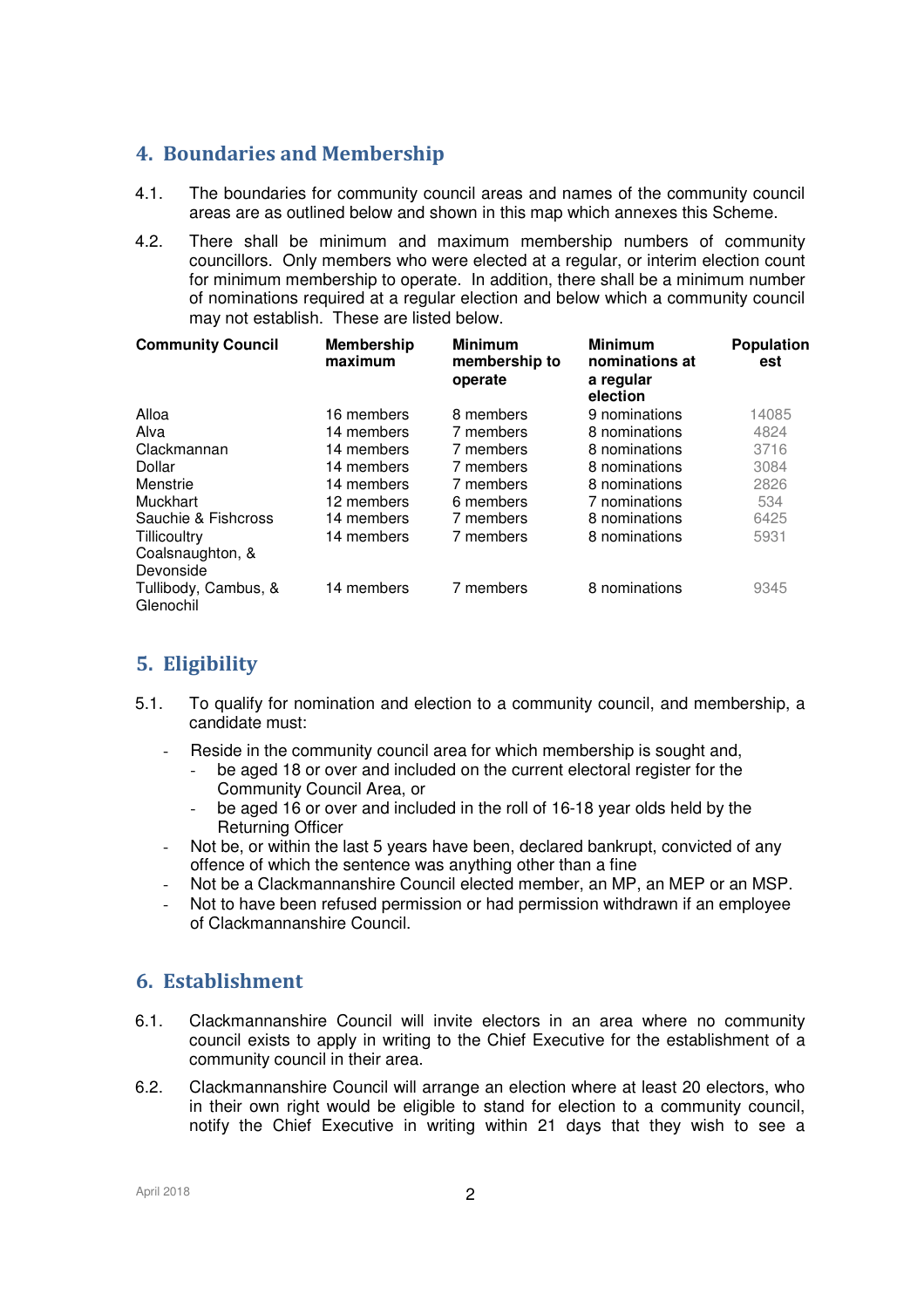community council established for their area. The method of election will be that of a regular election described in Paragraph 8.

- 6.3. If nominations are received for less than the minimum nomination number, no community council will be formed. Clackmannanshire Council will give a statement of reasons why a community council may not be formed in any area.
- 6.4. In areas where no community council is established, 20 electors may petition the Chief Executive at any time to hold an election to establish a community council. This will be subject to there being no more than two elections in a twelve month period in any one community council area.
- 6.5. Clackmannanshire Council will make reasonable arrangements to accommodate establishment of a new community council when a petition is made in the year a regular, National or Local election is scheduled.

# **7. Election**

- 7.1. The method by which people become community councillors shall be open and transparent. Clackmannanshire Council will conduct community council elections to allow a community to establish a community council. Clackmannanshire Council is committed to exploring with community councils innovative approaches to encourage greater involvement in community council elections and to enhance the democratic process.
- 7.2. Election to community councils takes place through three methods, described in Paragraph 8. They are:
	- Regular elections, every four years to fill all places on all community councils
	- Interim elections, in the event that a community council's membership falls close to or below the minimum membership to operate, or when the community council fails to receive the minimum nominations at a regular election
	- Co-option, to be used to maintain membership numbers as soon as a vacancy arises
- 7.3. Regular and interim elections will be conducted by Clackmannanshire Council. Cooptions will be conducted by community councils.

# **8. Election Methods**

### **Regular Elections and Interim Elections**

8.1. The Returning Officer for community council elections carried out by Clackmannanshire Council will be the Chief Executive of Clackmannanshire Council. The Returning Officer may appoint such number of deputes as may be considered necessary for the proper discharge of the relevant functions.

### **Regular Elections**

8.2. Regular elections are held every four years at a time to be determined by Clackmannanshire Council. Clackmannanshire Council will make reasonable arrangements to accommodate community council elections in a year National or Local Elections are scheduled.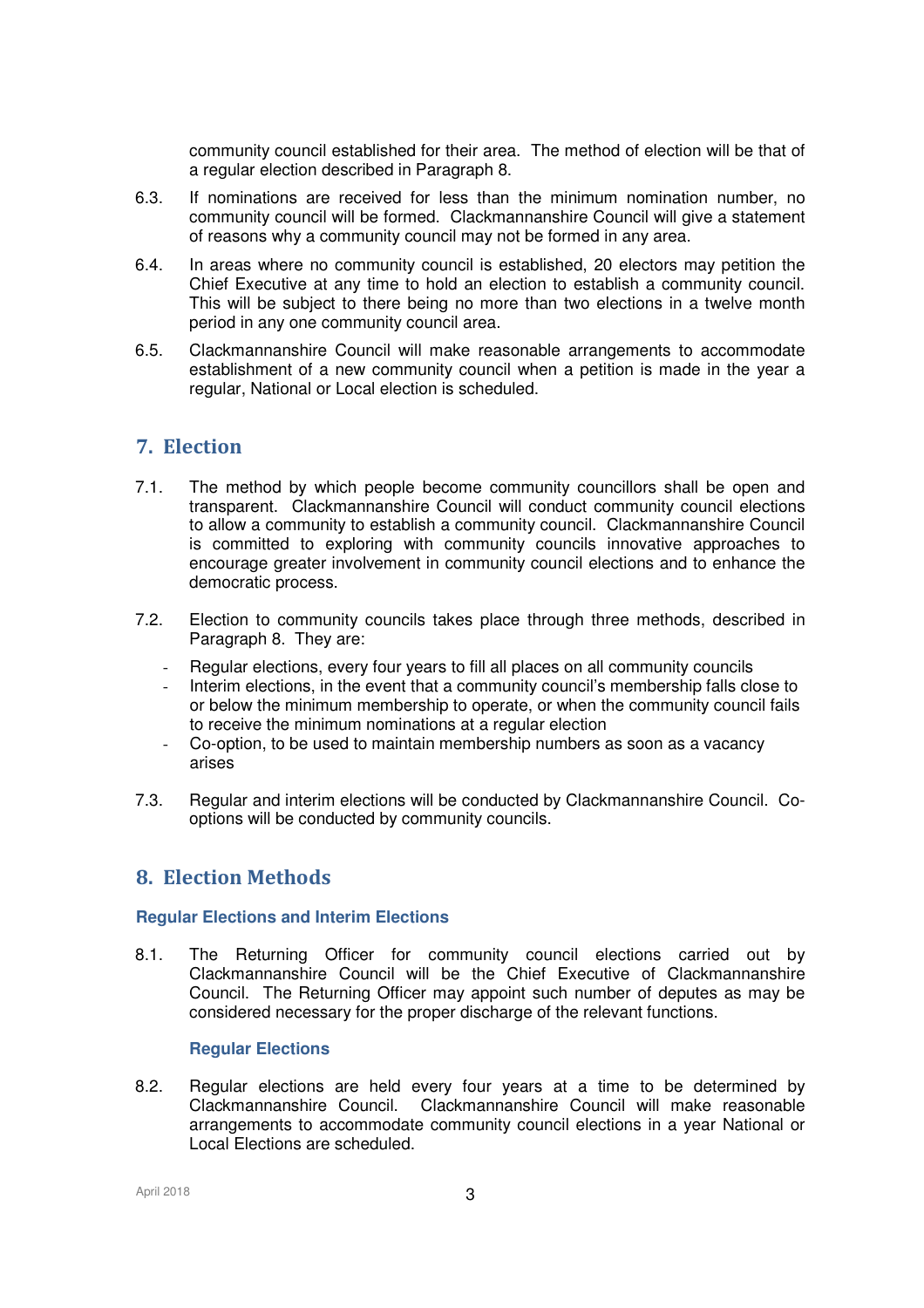8.3. Clackmannanshire Council shall set the schedule for regular elections. The first regular elections following the adoption of this Scheme are scheduled for September 2020.

### **Regular Election Process**

8.4. Step 1 Nominations

All places on all community councils are available. All serving Community councillors will stand down and will be eligible for re-election. For all serving community councillors, the term of office will end at midnight of the day prior to the scheduled polling day at the next regular election.

Clackmannanshire Council will advertise a Notice of Election by public notices in the area covered by the community council. This notice will invite residents of the area to put forward nominations for membership of the community council.

Nominations will be in the form decided by the Returning Officer and will be subscribed by one proposer and one seconder, both of whom must be eligible for election in their own right. Nominations require to be submitted with the candidate's consent. Self-nomination is not permitted.

Nominations for election to a community council must be received by the Returning Officer by the time specified.

8.5. Step 2 Election Process

Where nominations are received for between the nomination minimum and 100% of the places to be filled by election, those individuals will be declared elected unopposed and the Returning Officer will produce and display a notice to that effect in the local area.

Where at any election the number of nominations received exceeds the number of places to be filled, a ballot will be held.

8.6. Step 3 Ballot

When a ballot is held, community councils shall be elected on the Block Voting system. The ballot will be secret and will follow the process set by the Returning Officer.

8.7. Optional Step: Nomination deadline extension

Should the total number of candidates nominated be below the minimum nomination number as specified for the community council area, no community council will be established in that area at that time. However, Clackmannanshire Council may, at its discretion, extend the deadline and within 6 months of the closing date for the registration of the first call for nominations issue a second call for nominations for a community council area failing to meet the minimum nomination requirement.

## **Interim Elections**

8.8. In the event that a community council's membership falls below or is at risk of falling below the minimum membership to operate, it shall notify Clackmannanshire Council. Clackmannanshire Council will make reasonable arrangements for an interim election to be held to fill places left vacant at a regular or interim election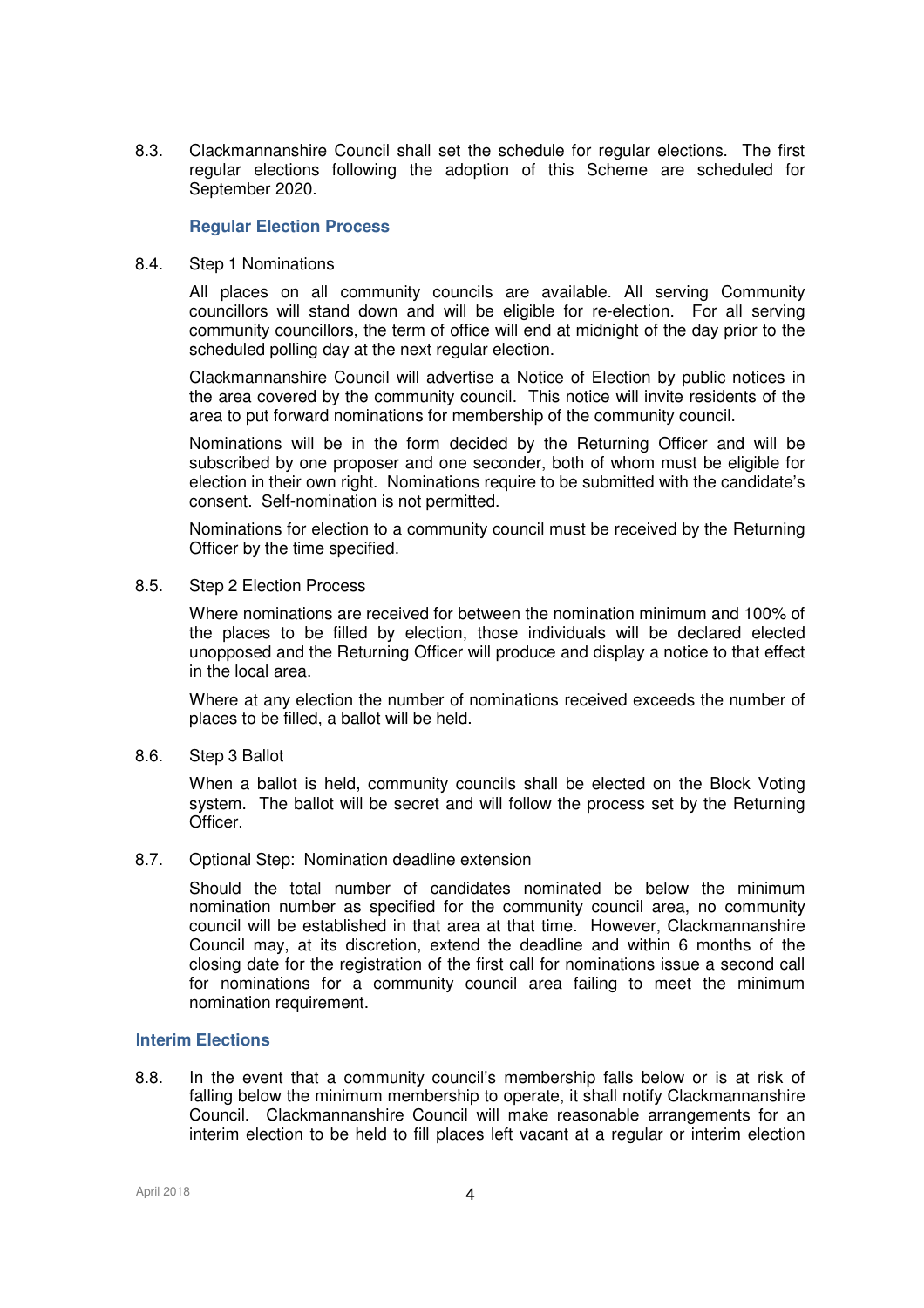and vacancies arising since a regular or interim election. Places filled at a regular, or previous interim election are not subject to interim elections, however, places filled by co-option are. .An interim election within 6 months of a regular election will be at the discretion of Clackmannanshire Council.

### **Interim Elections Process**

8.9. The process for an interim election is that of the nominations and ballot process in a regular election but nominations shall be invited only for the number of vacancies. There will be no second call for nominations. A community councillor elected at an interim election will hold office until the next regular elections.

## **Co-option**

- 8.10. Should a place filled through an election become vacant, community councils shall take steps through a process of co-option to fill the vacancy to maintain membership numbers until the next election. A community council must not co-opt further members if, as a result, the number of co-opted members would exceed one third of the number of community councillors elected at a regular or interim election. Places not filled at a regular or interim election cannot be filled by co-option.
- 8.11. Co-opted members must meet the eligibility criteria set out in this Scheme. A coopted member must be elected onto the community council by a two-thirds majority of the elected (regular and interim) community councillors present and voting. Such co-opted members shall have full voting rights, with the exception of voting on cooption of members, and will serve until the next round of elections (whether regular or interim). Co-opted members do not count for minimum operating numbers.

### **Co-option Process**

8.12. Community councils shall determine the process of co-option. Notice of any proposed co-option procedure is required to be intimated to all of that community council's members and publicly in the community council area at least 14 days prior to the meeting at which the matter will be decided.

## **9. Meetings**

- 9.1. The Returning Officer will call the first meeting of the community council after its establishment and after regular elections. This meeting will take place within 4 weeks of the election or as soon thereafter as is practicable. The election of a chairperson for that meeting from amongst community councillors present must be the first item of business at this meeting. Until a chairperson for that meeting is elected, the Returning Officer or a suitable deputy appointed in his/her place will chair the meeting.
- 9.2. Community councils shall determine the format of their meetings subject to meetings being open to the public, with the place, date, time, nature of the business to be conducted at the meeting and draft note of any decisions made at the previous meeting advertised in the community council area at least 7 days before the meeting.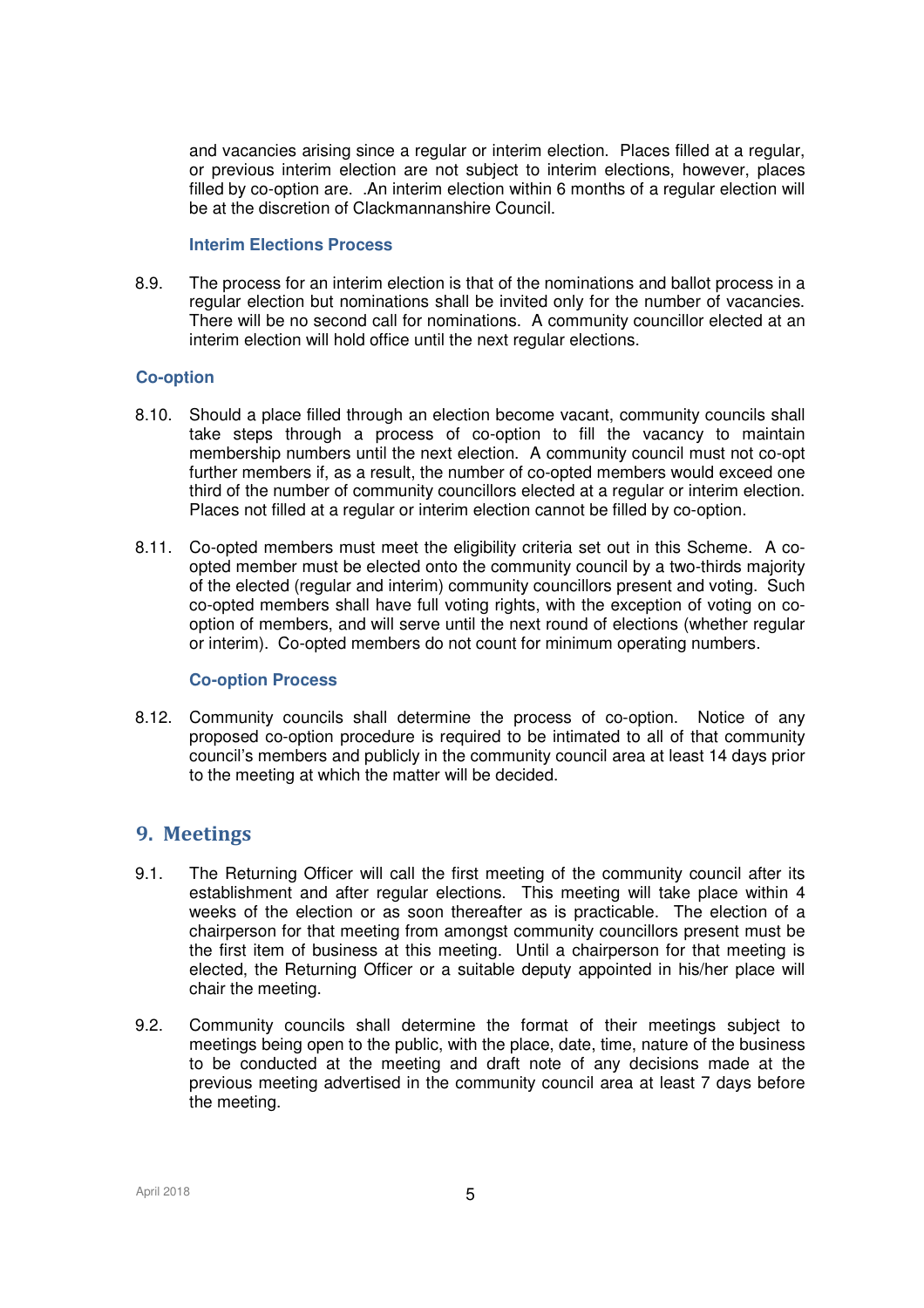- 9.3. Each community council will determine the frequency with which it meets subject to a minimum of 4 meetings held in public per year.
- 9.4. Each community council shall hold a meeting by the end of September of each regular election year and by the end of October in non-election years at which it will account for its activities in the previous year, present its annual accounts for approval and elect its office bearers.
- 9.5. Each community council will adopt and make available publicly Standing Orders which lay out the procedure and business for its meetings.

## **10. Constitution**

10.1. Each community council is required within 2 months of establishment or as soon thereafter as is practicable to adopt a Constitution which adheres to the terms of this Scheme. The constitution must meet minimum standards of legitimacy, democracy, accountability and transparency relevant to the statutory function of community council and is required to be approved by Clackmannanshire Council prior to adoption by the community council.

## **11. Resourcing**

- 11.1. Clackmannanshire Council will provide assistance to community councils to support their administrative needs. The details of this assistance and resourcing which the Council will from time to time determine will be set out in the Protocol which accompanies this Scheme.
- 11.2. Any financial assistance will be made available to community councils following receipt of bank account details and, in the case of established community councils, approval by the chief finance officer of independently examined annual accounts which the community council can demonstrate have been approved by the community council at a properly-convened meeting which is open to the public.

# **12. Dissolution and Suspension**

### **Dissolution**

12.1. Clackmannanshire Council will, upon request of the community in question and following due process as set out in the community council's own constitution, assist a community with the process of the dissolution of a community council.

### **Suspension**

- 12.2. Clackmannanshire Council may move to consider a community council to be suspended where:
	- It has demonstrated a major single breach or a series of breaches to the requirements set out in this Scheme or its adopted constitution and where said breach(es) have not been remedied after being brought to the community council's attention.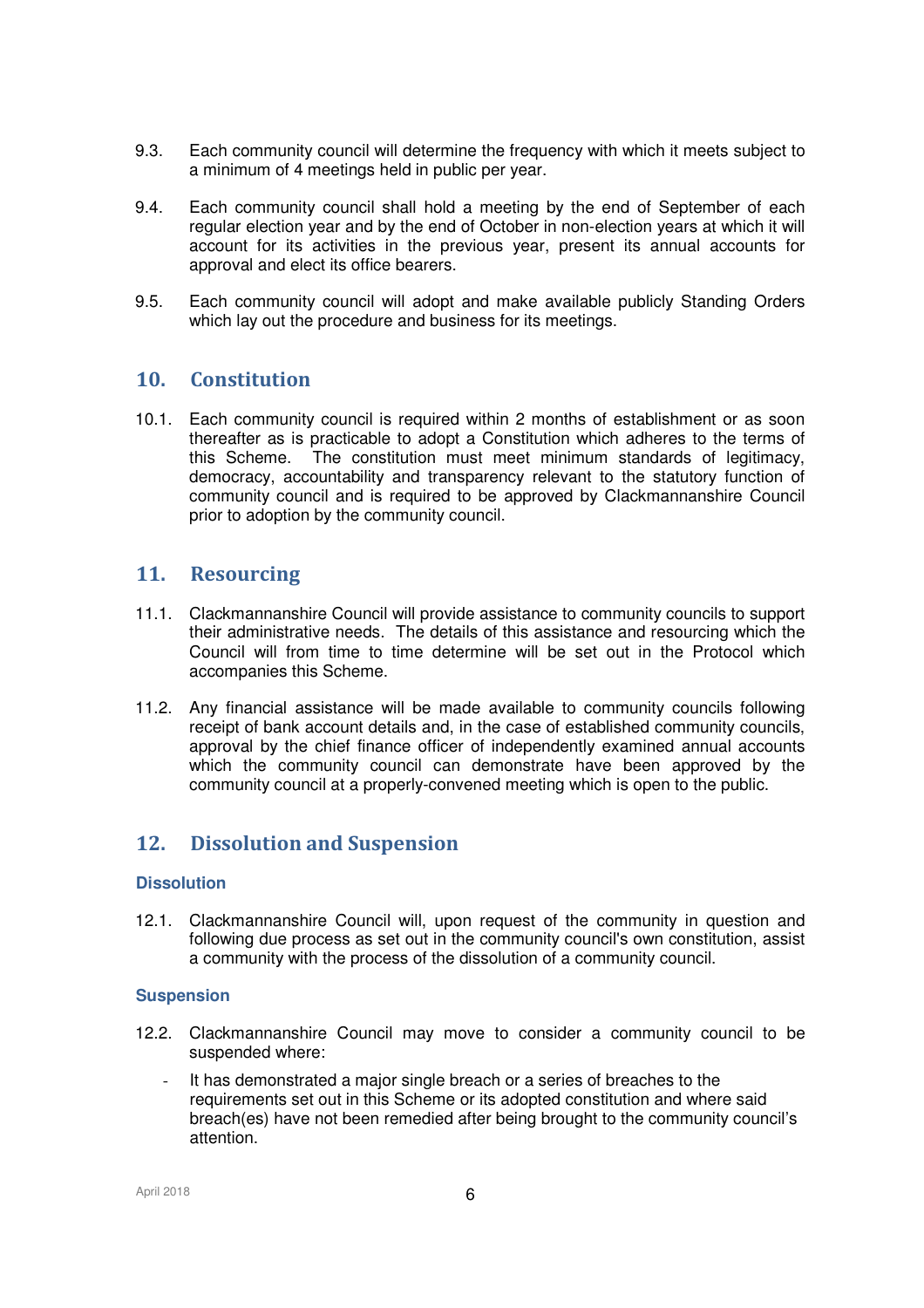- A majority of its members collectively or separately have been charged with an offence under the law
- 12.3. Should Clackmannanshire Council consider a community council to be suspended, it shall publish a public notice in the area giving reasons. Within 2 months of suspension of a community council (or as soon as is practicable) Clackmannanshire Council shall set in motion a process to establish if the community wish to dissolve the community council or take action to re-instate its status. The process will be set out in the public notice.
- 12.4. A community council which is considered by Clackmannanshire Council to be suspended will not receive further Council resources.

# **13. Exchange of Information**

### **Procedures**

13.1. Procedures for the exchange of information on matters of mutual interest will be negotiated, and updated to suit changes in working arrangements, between community councils and Clackmannanshire Council. They are set out in the community council Protocol which accompanies this Scheme.

### **Single Point of Contact**

13.2. Each community council shall elect from among its members a Single Point of Contact for communication with Clackmannanshire Council and other public authorities, and provide the name and contact details of the Single Point of Contact to Clackmannanshire Council for wider publication to the public. The community council shall notify the Community Council Liaison Officer of any changes to the Single Point of Contact.

#### **Community Council Liaison Officer**

13.3. Clackmannanshire Council will appoint a Liaison Officer who will have prime responsibility for ensuring that information exchange mechanisms between community councils and the Council are operational.

#### **Guidance**

13.4. Clackmannanshire Council will provide guidance where relevant to assist community councils to adhere to the terms of this Scheme.

Adopted:  $12<sup>th</sup>$  April 2018

Review date : 2022